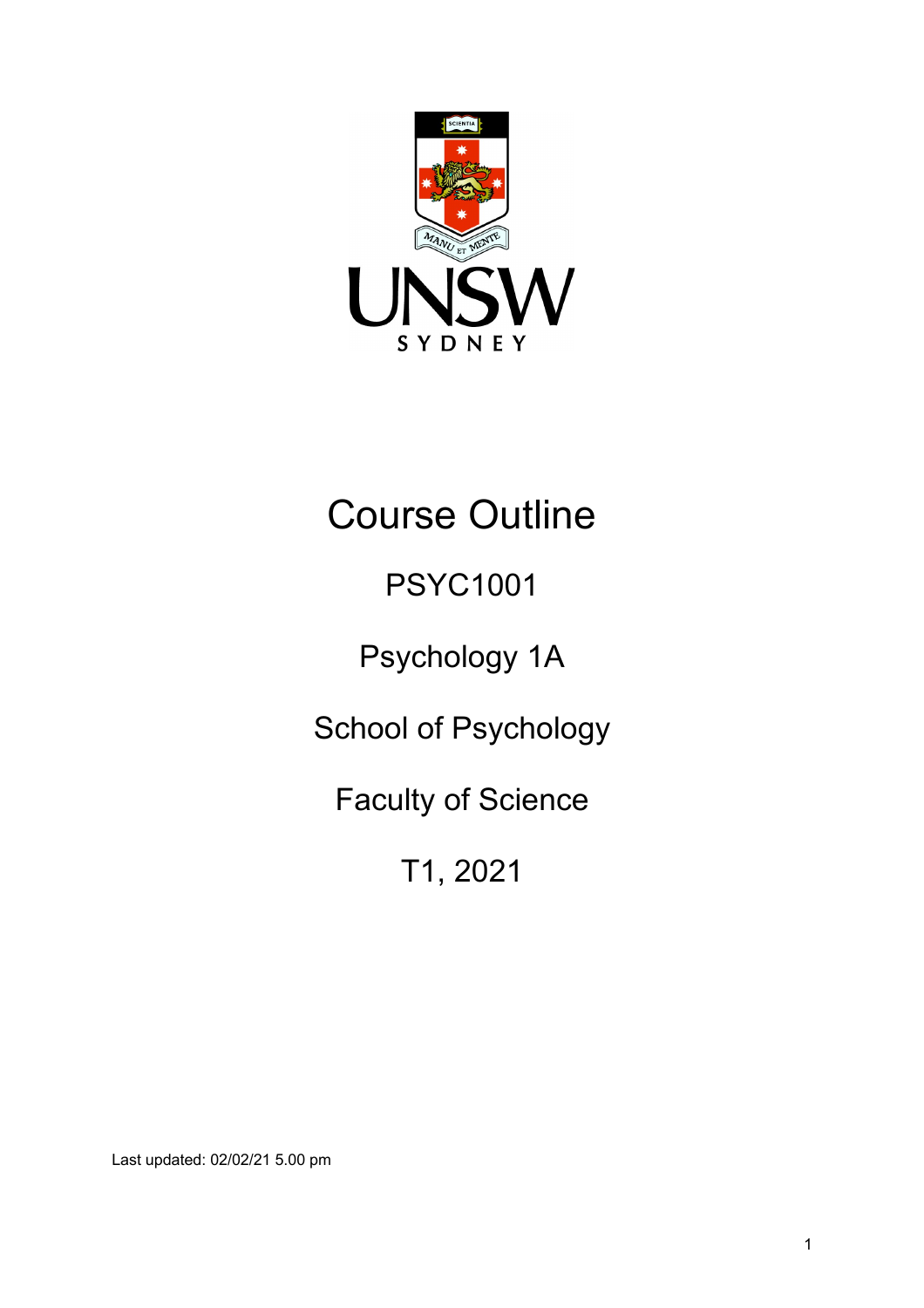# **1. Staff**

| <b>Position</b>         | <b>Name</b>                 | <b>Email</b>               | In person<br>consultation<br>times | <b>Office</b>          |
|-------------------------|-----------------------------|----------------------------|------------------------------------|------------------------|
| Course<br>Convenor      | Dr David White              | david.white@unsw.edu.au    | By appointment                     | <b>Mathews</b><br>1002 |
| <b>Head Tutor</b>       | Dr Nadia Menon              | n.menon@unsw.edu.au        | By appointment                     | Mathews<br>Level 15    |
| Course<br>Administrator | Danny Chen                  | d.chen@unsw.edu.au         | By appointment                     | Mathews<br>Level 15    |
| Lecturer                | Prof Richard Bryant         | r.bryant@unsw.edu.au       | By appointment                     | Mathews<br>1106        |
| Lecturer                | Prof Simon Killcross        | s.killcross@unsw.edu.au    | By appointment                     | <b>Mathews</b><br>1609 |
| Lecturer                | Dr Jenny Richmond           | j.richmond@unsw.edu.au     | By appointment                     | Mathews 707            |
| Lecturer                | Prof Joe Forgas             | jp.forgas@unsw.edu.au      | By appointment                     | <b>Mathews</b><br>1112 |
| Lecturer                | Dr Cindy Harmon-Jones       | c.harmon-jones@unsw.edu.au | By appointment                     | <b>Mathews</b><br>1004 |
| Lecturer                | Prof Eddie Harmon-<br>Jones | e.harmon-jones@unsw.edu.au | By appointment                     | <b>Mathews</b><br>1105 |
| Lecturer                | Prof Lenny Vartanian        | l.vartanian@unsw.edu.au    | By appointment                     | Mathews<br>1111        |
| Lecturer                | Dr Kate Faasse              | k.faasse@unsw.edu.au       | By appointment                     | <b>Mathews</b><br>1104 |
| Lecturer                | Prof Jacky Cranney          | j.cranney@unsw.edu.au      | By appointment                     | Mathews 911            |
| Tutor                   | Dr Samuel Arnold            | samuel.arnold@unsw.edu.au  | By appointment                     |                        |
| Tutor                   | Stephanie Summersby         | s.summersby@unsw.edu.au    | By appointment                     |                        |
| Tutor                   | Mariam Younan               | m.younan@unsw.edu.au       | By appointment                     |                        |
| Tutor                   | George Economidis           | g.economidis@unsw.edu.au   | By appointment                     |                        |
| Tutor                   | Tanya Wayne                 | t.wayne@unsw.edu.au        | By appointment                     |                        |
| Tutor                   | Kevin Tsang                 | kevin.tsang@unsw.edu.au    | By appointment                     |                        |
| Tutor                   | Alexei Dawes                | alexei.dawes@unsw.edu.au   | By appointment                     |                        |
| Tutor                   | Wadim Vodovozov             | w.vodovozov@unsw.edu.au    | By appointment                     |                        |
| Tutor                   | Nadia Menon                 | n.menon@unsw.edu.au        | By appointment                     |                        |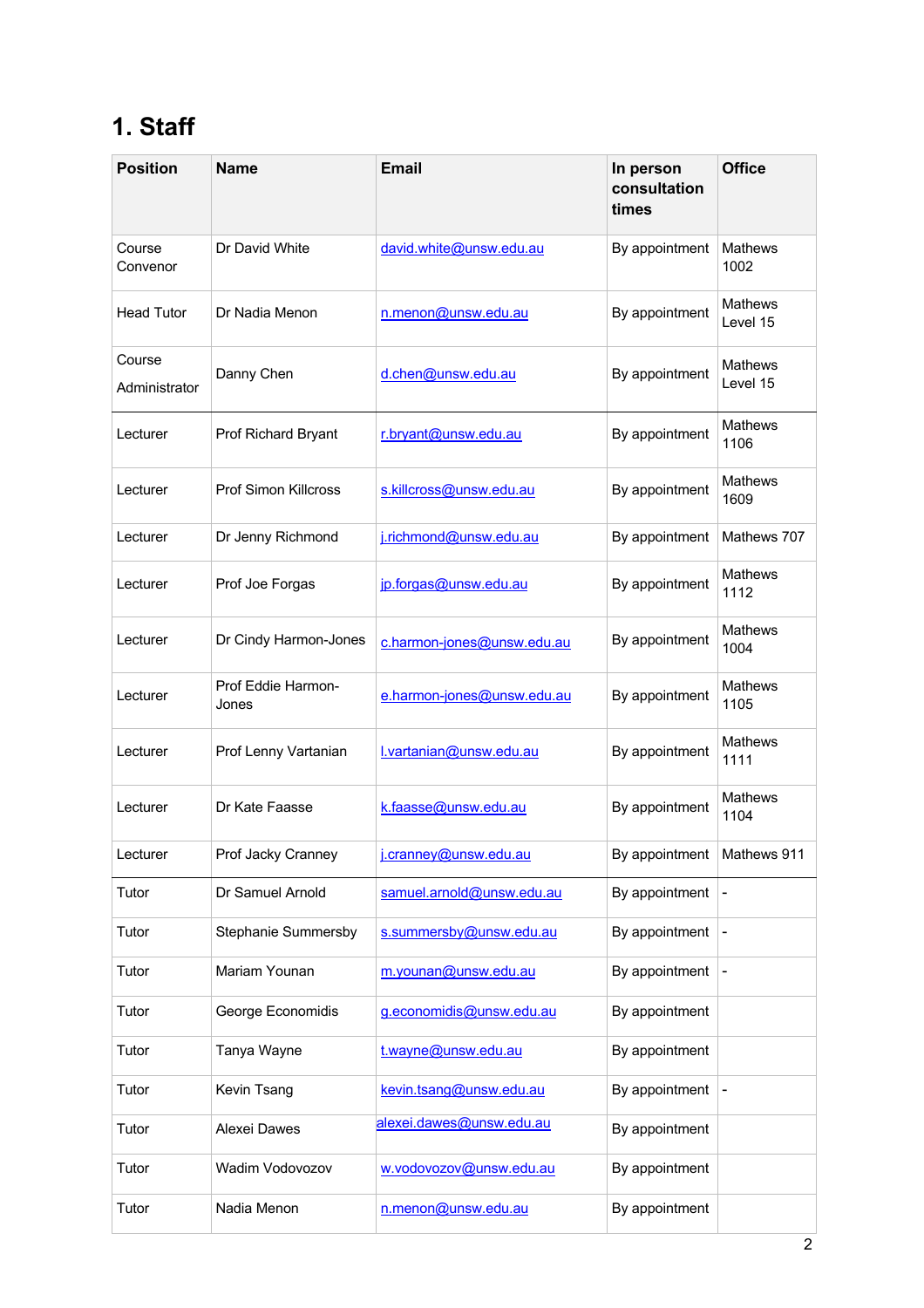# **2. Course information**

| Units of credit:              | ĥ                         |
|-------------------------------|---------------------------|
| Pre-requisite(s):             | <b>None</b>               |
| Teaching times and locations: | <b>PSYC1001 Timetable</b> |

### **2.1 Course summary**

This course introduces key conceptual, theoretical and methodological underpinnings of psychology as a basic science. After an initial review of the historical foundations for the scientific study of human behaviour, several specific topics related to the social aspects of human behaviour are discussed. Specific topics covered in this course include: development, social, emotional and cultural influences on behaviour, theories of personality and application of psychology to promoting health and wellbeing. In addition, students will receive training in how psychological research questions are developed, research methods and the critical evaluation of research.

### **2.2 Course aims**

This course aims to provide a broad perspective on scientific approaches to studying psychology. Each topic is delivered by a different lecturer, including world-leading researchers in the topic that is being presented. This structure aims to provide students with insight into the different methods, scientific traditions and motivations driving modern psychological science. The written coursework, research participation, online exercises and practical lab work are designed to: (i) help you understand how experimental approaches can be applied to ask questions about how our minds work; (ii) critically evaluate psychological research; (iii) begin to develop creative skills that are necessary to carry out novel scientific research. We also aim to provide students with perspectives on how basic understanding of psychological processes can be applied to benefit society.

### **2.3 Course learning outcomes (CLO).**

At the successful completion of this course the student should be able to:

- 1. Recognise diverse but complementary theoretical and experimental approaches to major psychological issues;
- 2. Recognise and appreciate the role of the scientific method in psychology;
- 3. Carry out targeted information searches more effectively;
- 4. Think critically about psychological research;
- 5. Understand ethical issues in psychological research;
- 6. Communicate effectively when interpreting, evaluating and reviewing psychological research;
- 7. Understand how psychological research questions are formed and empirically tested;
- 8. Better understand the application of psychological research, theories and principles to everyday life.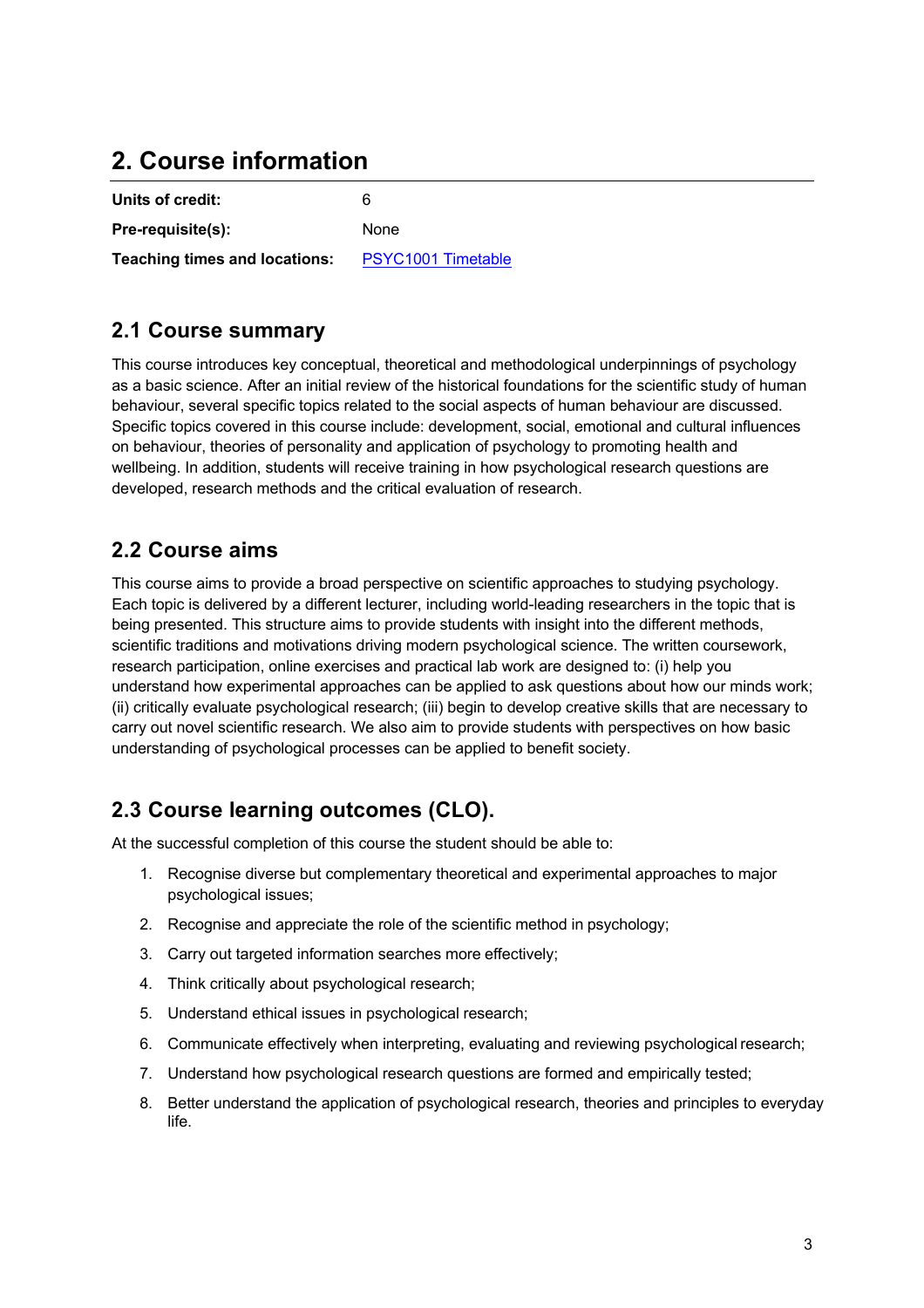|                |                                                                |                                                                | <b>Program Learning Outcomes</b>                               |                                                               |                                                                   |                                                                |                                                                                                                 |
|----------------|----------------------------------------------------------------|----------------------------------------------------------------|----------------------------------------------------------------|---------------------------------------------------------------|-------------------------------------------------------------------|----------------------------------------------------------------|-----------------------------------------------------------------------------------------------------------------|
| <b>CLO</b>     | 1. Knowledge                                                   | 2. Research<br>Methods                                         | 3. Critical Thinking<br><b>Skills</b>                          | 4. Values and<br><b>Ethics</b>                                | 5. Communication,<br>Interpersonal and<br>Teamwork                | 6. Application                                                 | <b>Assessment</b>                                                                                               |
| $\mathbf{1}$ . | Lectures, tutorials,<br>online activities<br>textbook, quizzes | Lectures, tutorials,<br>online activities<br>textbook, quizzes |                                                                |                                                               |                                                                   |                                                                | Research literacy assessment,<br>Psychological Research in<br>Action Assessment, Exam                           |
| 2.             | Lectures, tutorials,<br>online activities<br>textbook, quizzes | Lectures, tutorials,<br>online activities<br>textbook, quizzes |                                                                |                                                               |                                                                   |                                                                | Research literacy assessment,<br>Building a Rationale,<br>Psychological Research in<br>Action Assessment, Exam  |
| 3.             |                                                                | Lectures, tutorials,<br>online activities<br>textbook, quizzes |                                                                |                                                               |                                                                   |                                                                | Research literacy assessment,<br>Building a Rationale,<br>Psychological Research in<br><b>Action Assessment</b> |
| 4.             |                                                                |                                                                | ectures, tutorials,<br>online activities<br>textbook, quizzes  |                                                               |                                                                   |                                                                | Research literacy assessment,<br>Building a Rationale,<br>Psychological Research in<br><b>Action Assessment</b> |
| 5.             |                                                                |                                                                |                                                                | ectures, tutorials,<br>online activities<br>textbook, quizzes |                                                                   |                                                                | Research literacy assessment,<br>Building a Rationale,<br>Psychological Research in<br>Action Assessment, Exam  |
| 6.             |                                                                |                                                                |                                                                |                                                               | ectures, tutorials,<br>online activities<br>textbook, quizzes     | Lectures, tutorials,<br>online activities<br>textbook, quizzes | Research literacy assessment,<br>Psychological Research in<br>Action Assessment, Building a<br>Rationale        |
| 7.             |                                                                | Lectures, tutorials,<br>online activities<br>textbook, quizzes | Lectures, tutorials,<br>online activities<br>textbook, quizzes |                                                               | <b>Tutorials</b>                                                  |                                                                | Research literacy assessment,<br>Psychological Research in<br>Action Assessment, Building a<br>Rationale        |
| 8.             |                                                                |                                                                |                                                                | ectures, tutorials,<br>online activities<br>textbook, quizzes | Lectures,<br>tutorials, online<br>activities<br>textbook, quizzes | ectures, tutorials,<br>online activities<br>textbook, quizzes  | Research literacy assessment,<br>Building a Rationale,<br>Psychological Research in<br>Action Assessment, Exam  |

## **2.4 Relationship between course and program learning outcomes and assessments**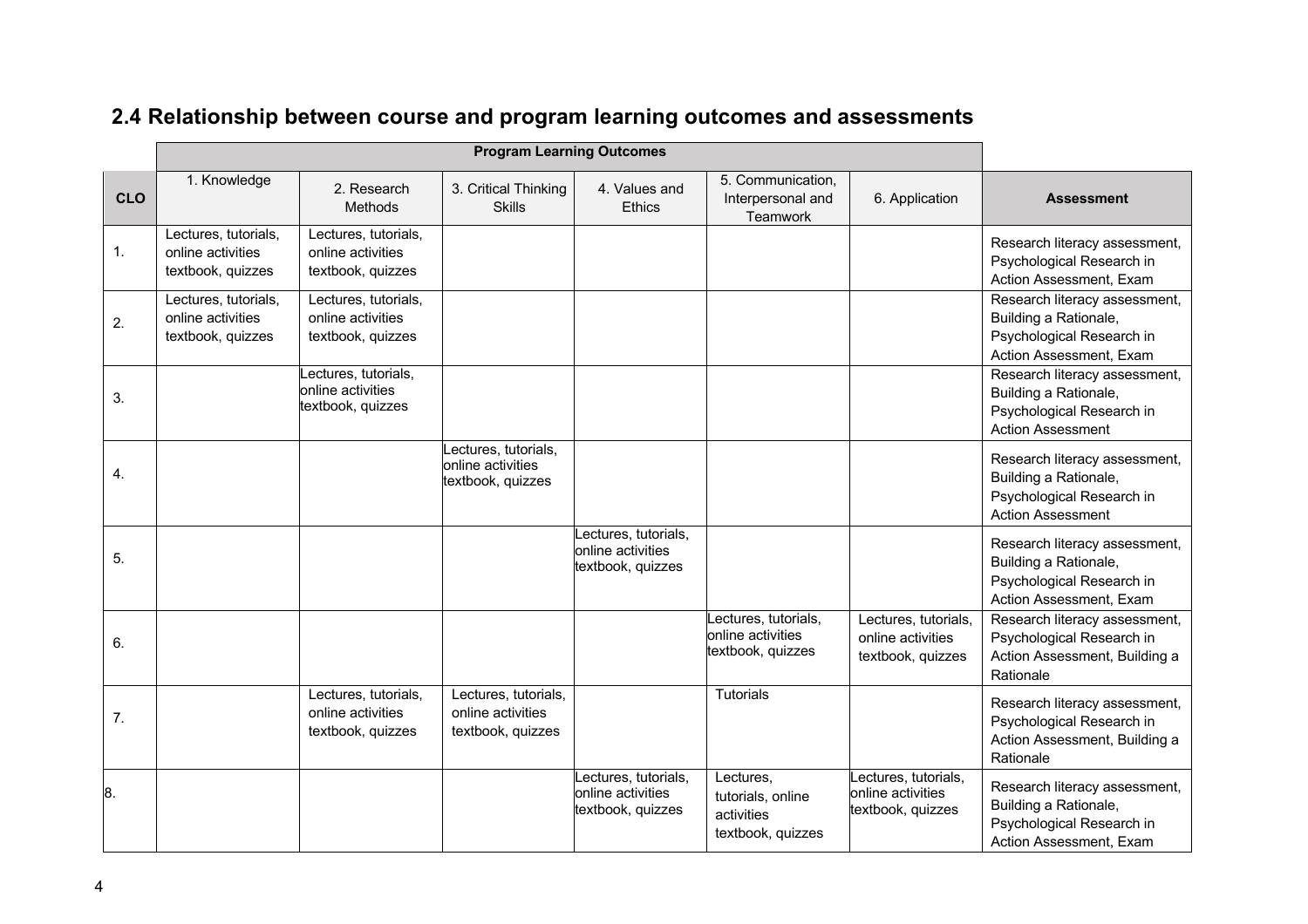# **3. Strategies and approaches to learning**

### **3.1 Learning and teaching activities**

The aim of the lectures is to give you the opportunity to learn about the content, issues, and theories in the major topic areas of modern psychology. Psychology 1A covers the following topics: Psychological and Clinical Perspectives; Developmental Psychology; Social Psychology; Personality, individual differences and their measurement; Emotion and Motivation; Health Psychology; Cultural Psychology.

Each topic will be given by either one or two different lecturers, so that you will have the benefit of their different specialised interests and knowledge. In addition, it will be common to find a lecturer presenting several different theories about the same body of data. We hope you will find this diversity both challenging and exciting. It reflects the dynamic nature of scientific understanding in psychology, and means there should be something of interest to every psychology student who is curious about how the mind works.

The tutorial component has two main roles. Firstly, as the classes are relatively small they represent an opportunity for you to engage with your tutor and other students in a more interactive form of learning than is possible in the large-class lectures. Secondly, they also perform an essential role in showing you how psychology research is put into action, and grounding psychological theory in practical demonstrations. In tutorial classes you will reflect on your experience participating in research, collaborate on conducting simplified experiments and other interactive class activities. Interactive discussion will also be encouraged, based upon group activities and watching videos. Although the tutorials consist mainly of material related to the lecture component, many tutorials will also contain independent research-related material.

Online activities, including interactive lessons, revision quizzes and collaborative peer-to-peer revision tools (StudentQuiz) are available for students that provide an opportunity to evaluate understanding of course material on a weekly basis. Timely completion of the revision quizzes will assist students in gaining a more secure understanding of individual topics.

The recommended course textbook supplements the lecture, tutorial and online material. Independent study using the textbook will enrich student's understanding of the topics covered on the course and provide a more rounded understanding of links between different areas of psychology.

### **3.2 Expectations of students**

It is expected that students are aware of UNSW Assessment policy and understand how to apply for special consideration if they are unable to complete an assignment/exam due to illness and/or misadventure.

It is expected that students have read through the School of Psychology Student Guide.

All news updates and announcements will be made on the 'Announcements' forum on the Moodle page and/or by email. It is the student's responsibility to check Moodle and their student emails regularly to keep up to date.

The final exam for this course will take place during the UNSW examinations period. Students should not arrange travel or make other arrangements during the UNSW exam period until the date of the final exam has been released. Students who arrange travel prior to the release of the final exam date will not be granted consideration in the event they are scheduled to be out of country when the final exam is to occur. This is especially important for study abroad students – do not arrange travel home until the final exam date has been released.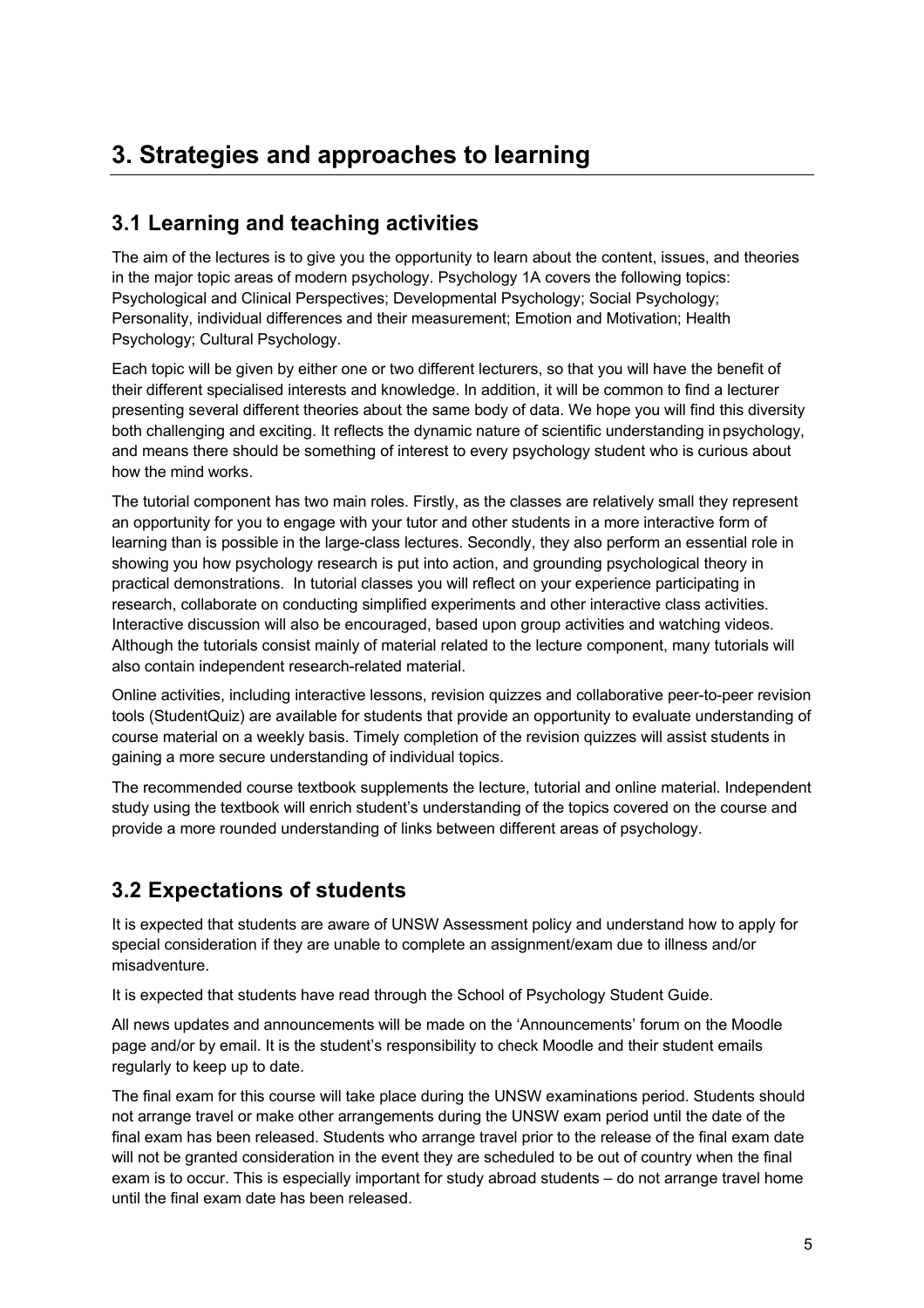You **must attend the tutorial in which you are enrolled for the duration of the session**; you are not allowed to arrange with a tutor to change tutorial. Attendance at tutorials is a necessary part ofthe course and tutorial content is examinable. Attendance at tutorials is essential in accordance with UNSW Assessment Implementation Procedure. Additionally, it is the University policy that **students who attend less than 80% of their possible classes may be refused final assessment or may not be issued with a final grade for the course**. If you are unable to attend your scheduled tutorial in a given week for medical reasons, contact your tutor (see contacts on Pages 2 & 3) **and the Course Administrator on psychology@unsw.edu.au**.

There are strict University regulations on class sizes so it is **not** permissible to simply attend an alternative tutorial, without first getting approval. Once approved, you should inform the tutor of the alternative class about your attendance on the day, as well as inform your own tutor by email. You should not attend alternative tutorials other than in exceptional circumstances and with approval, as it could significantly impact your assessment. There is, however, one exception: if you are enrolled in a tutorial that is affected by a public holiday, you must attend another tutorial that week. Ensure that you arrange this in advance. If you are enrolled in a Friday tutorial and cannot attend university due to illness, a replacement tutorial is not possible. Ensure that you submit a medical certificate to your tutor so that your attendance is explained on your record. Where possible, material from the tutorial will be published on Moodle for revision purposes.

Unless specifically identified as being voluntary, all class work set during a course must be completed. Failure to do so will be recorded as 'unsatisfactory class work'. Because the assignments are designed to assess key student learning outcomes of the course, as stipulated by the Australian Psychological Accreditation Council (APAC), failure to complete one of these may result in performance below that required for accreditation, and you may be refused admission to other Psychology courses.

Students registered with Disability Support Services must contact the course coordinator immediately if they intend to request any special arrangements for later in the course, or if any special arrangements need to be made regarding access to the course material. Letters of support must be emailed to the course coordinator as soon as they are made available.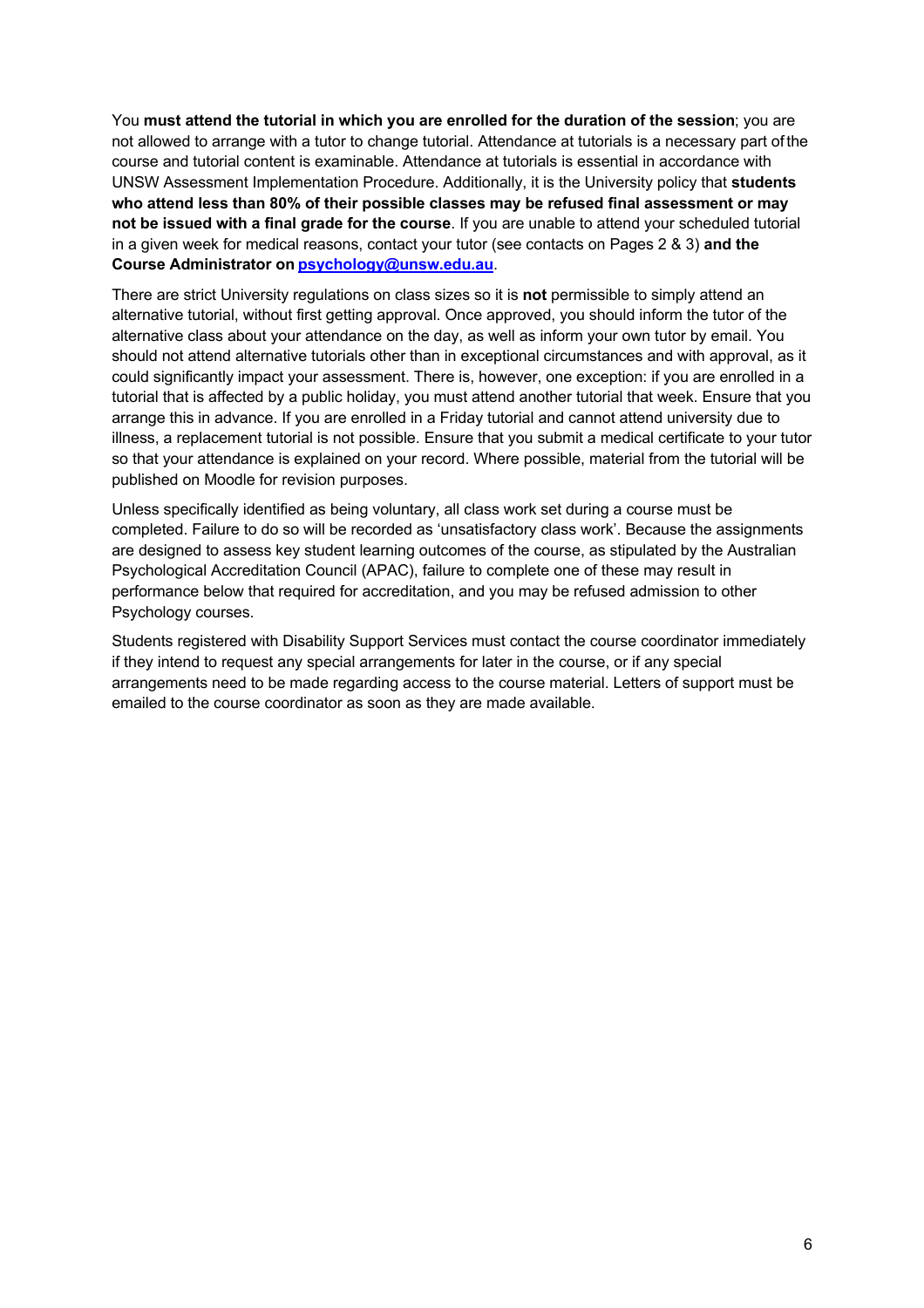# **4. Course schedule and structure**

This course consists of 3 hours of lecture material, 1 hour of tutorials and 1 hour of online modules per week. Students are expected to take an additional 6 hours of self-determined study to complete additional online activities, assessments, readings, and exam preparation.

| <b>Week</b>            | Lecture topic/s                                                                              | <b>Tutorial/lab topics</b>          | <b>Online modules</b>              | <b>Self-determined activities</b>                                              |
|------------------------|----------------------------------------------------------------------------------------------|-------------------------------------|------------------------------------|--------------------------------------------------------------------------------|
| Week 1                 | Clinical Perspectives (1) / Psychological<br>Perspectives (1) / Developmental Psychology (1) |                                     | Course Orientation topic section   | Textbook Readings, Collaborative student quiz                                  |
| Week 2                 | Developmental Psychology (3)                                                                 |                                     | Interactive modules, Revision quiz | Textbook Readings, Collaborative student quiz                                  |
| Week 3                 | Developmental Psychology (2), Social<br>Psychology (1)                                       | Developmental                       | Interactive modules, Revision quiz | Textbook Readings, Collaborative student quiz                                  |
| Week 4                 | Social Psychology (3)                                                                        | Social                              | Interactive module, Revision quiz  | Textbook Readings, Collaborative student quiz                                  |
| Week 5                 | Social Psychology (2), Emotion and Motivation<br>(1)                                         | Research in action                  | Interactive module, Revision quiz  | Textbook Readings, Collaborative student quiz,<br>Smarthinking writing support |
| Week 6                 | No Lectures (FLEXIBILITY WEEK)                                                               | Optional online writing<br>workshop |                                    | Writing workshop, Smarthinking writing support                                 |
| Week 7                 | Emotion and Motivation (2), Personality (1)                                                  | <b>Emotion &amp; Motivation</b>     | Interactive module, Revision quiz  | Textbook Readings, Collaborative student quiz,<br>Smarthinking writing support |
| Week 8                 | Personality (2)                                                                              | Personality                         | Interactive module, Revision quiz  | Textbook Readings, Collaborative student quiz,<br>Smarthinking writing support |
| Week 9                 | Personality (2), Health Psychology (1)                                                       | Health                              | Interactive module, Revision quiz  | Textbook Readings, Collaborative student quiz                                  |
| <b>Week</b><br>10      | Health Psychology (2), Cultural Psychology (2)                                               | Cultural                            | Interactive module, Revision quiz  | Textbook Readings, Collaborative student quiz                                  |
| <b>Study</b><br>period |                                                                                              |                                     |                                    | Exam preparation; revision                                                     |
| Exam<br>period         |                                                                                              |                                     |                                    | Exam preparation; revision                                                     |

7

7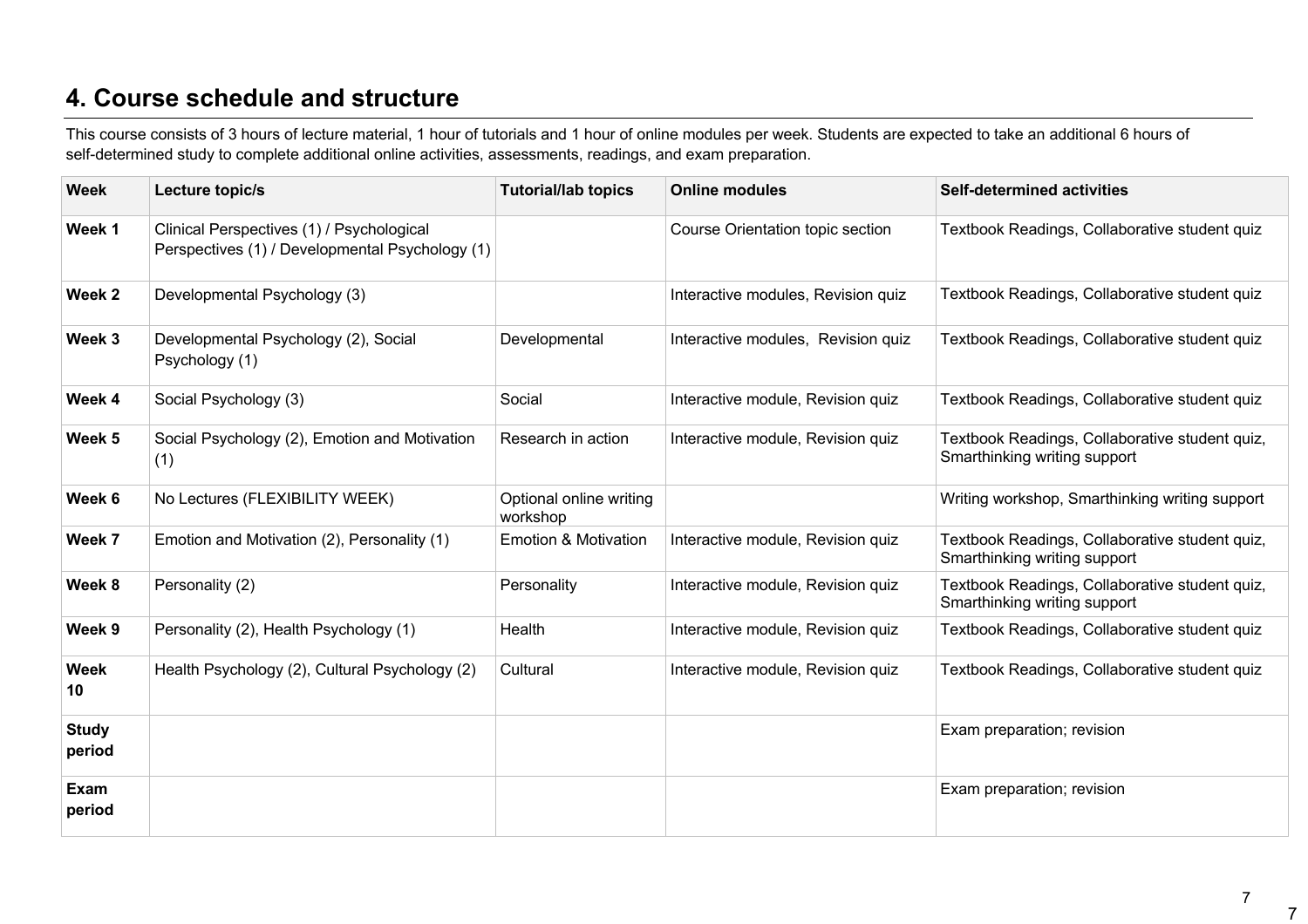# **Psychology 1A: Course timetable – Term 1 2021**

| Week           | <b>Dates</b>         | Lecture 1<br>Online only. Lectures for week<br>released online on Monday. | Lecture 2<br>Online only. Lectures for week<br>released online on Monday. | Lecture 3<br>Online only. Lectures for week<br>released online on Monday. | Textbook*                    | Tutorial**                | Assessment (pg. 11-16)<br>$(S) = set$ ; (D) = due; (R) = return          |
|----------------|----------------------|---------------------------------------------------------------------------|---------------------------------------------------------------------------|---------------------------------------------------------------------------|------------------------------|---------------------------|--------------------------------------------------------------------------|
| $\mathbf{1}$   | $15 - 19$ Feb        | <b>Clinical Perspectives</b>                                              | Psych. Perspectives                                                       | Developmental Psychology                                                  | 1, 2                         |                           | Research Literacy Assessment (S)<br>Psychological Research in Action (S) |
|                |                      | Scientia Prof. Richard Bryant                                             | Prof. Simon Killcross                                                     | A/Prof. Jenny Richmond                                                    |                              |                           |                                                                          |
| $\overline{2}$ | $22 - 26$ Feb        | Developmental Psychology                                                  | Developmental Psychology                                                  | Developmental Psychology                                                  | 11                           |                           |                                                                          |
|                |                      | A/Prof. Jenny Richmond                                                    | A/Prof. Jenny Richmond                                                    | A/Prof. Jenny Richmond                                                    |                              |                           |                                                                          |
| 3              | $1 - 5$ Mar          | Developmental Psychology                                                  | Developmental Psychology                                                  | Social Psychology                                                         | 11, 15                       |                           | Building a rationale (S)                                                 |
|                |                      | A/Prof. Jenny Richmond                                                    | A/Prof. Jenny Richmond                                                    | Scientia Prof. Joe Forgas                                                 |                              | Developmental             | <b>Research Literacy Assessment (D)</b>                                  |
| 4              | $8 - 12$ Mar         | Social Psychology                                                         | Social Psychology                                                         | Social Psychology                                                         | 15                           |                           | Psyc Research in Action: Written                                         |
|                |                      | Scientia Prof. Joe Forgas                                                 | Dr. Cindy Harmon-Jones                                                    | Dr. Cindy Harmon-Jones                                                    |                              | Social                    | <b>Research Participation Eval. (D)</b>                                  |
| 5              | $15 - 19$ Mar        | Social Psychology                                                         | Social Psychology                                                         | <b>Emotion &amp; Motivation</b>                                           | 15, 10                       | Psychological Research In | Psyc Research in Action: Tutorial                                        |
|                |                      | Dr. Cindy Harmon-Jones                                                    | Dr. Cindy Harmon-Jones                                                    | Prof. Eddie Harmon-Jones                                                  |                              | Action                    | <b>Participation/Peer Evaluation</b><br>(D)                              |
| 6              | $22 - 26$ Mar        | <b>FLEXIBILITY WEEK (NO LECTURES)</b>                                     |                                                                           |                                                                           |                              |                           | Psyc Research In Action; Written<br>Research Participation Eval. (R)     |
| $\overline{7}$ | $29$ Mar $-2$<br>Apr | <b>Emotion &amp; Motivation</b>                                           | <b>Emotion &amp; Motivation</b>                                           | Personality                                                               | <b>Emotion and</b><br>10, 13 |                           | <b>Building a rationale:</b><br>Smarthinking draft (D)                   |
|                |                      | Prof. Eddie Harmon-Jones                                                  | Prof. Eddie Harmon-Jones                                                  | Prof. Tom Denson                                                          |                              | Motivation                |                                                                          |
| 8              | $5 - 9$ Apr          | Personality                                                               | Personality                                                               | Personality                                                               | 13                           | Personality               | <b>Building a rationale:</b>                                             |
|                |                      | Prof. Tom Denson                                                          | Prof. Tom Denson                                                          | Prof. Tom Denson                                                          |                              |                           | Final Submission (D)                                                     |
| 9              | $12 - 16$ Apr        | Personality                                                               | <b>Health Psychology</b>                                                  | <b>Health Psychology</b>                                                  | 13, 12                       | Health                    |                                                                          |
|                |                      | Prof. Tom Denson                                                          | Prof. Lenny Vartanian                                                     | Dr. Kate Faasse                                                           |                              |                           |                                                                          |
| 10             | $19 - 23$ Apr        | <b>Health Psychology</b>                                                  | <b>Cultural Psychology</b>                                                | <b>Cultural Psychology</b>                                                | 12, 16                       | Cultural                  | <b>Psyc Research in Action: SONA</b><br>participation deadline (D)       |
|                |                      | Dr. Kate Faasse                                                           | Prof. Jacky Cranney                                                       | Prof. Jacky Cranney                                                       |                              |                           |                                                                          |
| 11             | $26 - 30$ Apr        |                                                                           | No Lecture released in Week 11                                            |                                                                           |                              |                           | Building a rationale (R)                                                 |

\* The suggested textbook chapter reading for each week from Bernstein et al. (2020, 3rd edition, published by Cengage Australia).

8

8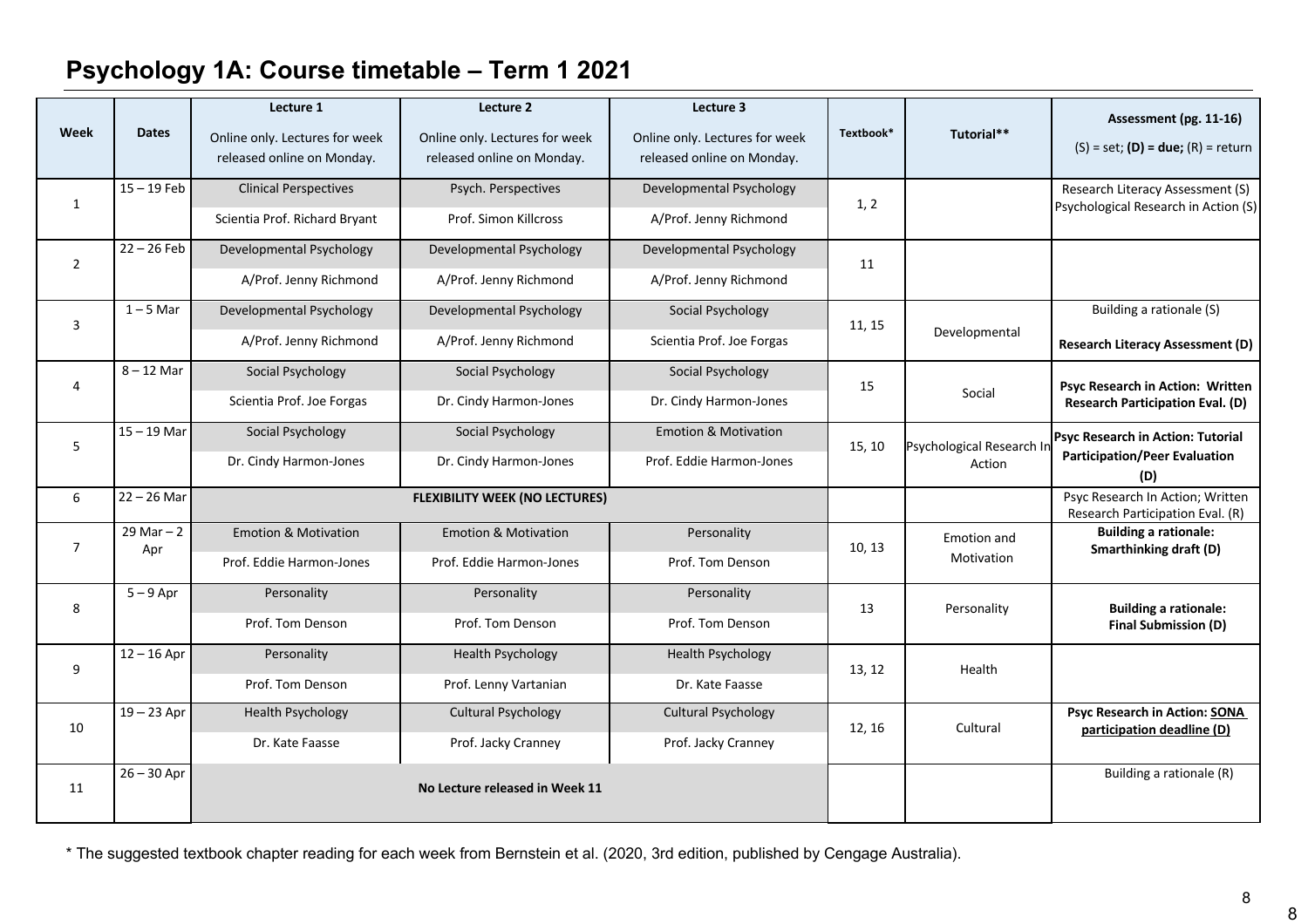# **5. Assessment**

### **5.1 Assessment tasks**

All assessments in this course have been designed and implemented in accordance with UNSW Assessment Policy. Assessment is continuous throughout term, with assessment components due according to the following schedule:

| <b>Assessment task</b>                                | Length              | Weight |               | Mark Due date |
|-------------------------------------------------------|---------------------|--------|---------------|---------------|
| <b>Assessment 1: Research Literacy Assessment</b>     |                     |        |               |               |
| Part A: ILS for Psychology                            | Varied              | 3%     | /10           | Week 3        |
| <b>Part B: Writing in Psyc /Psyc in Media modules</b> | Varied              | 3%     | /10           | Week 3        |
| <b>Assessment 2: Psychological Research in Action</b> |                     |        |               |               |
| <b>Part A: Research Participation Evaluation</b>      | 150-250 words $8\%$ |        | /8            | Week 4-5      |
| Part B: SONA Research Participation                   | N/A                 | 4%     | /4            | Week 10       |
| <b>Assessment 3: Building a Rationale</b>             |                     |        |               |               |
| Part A: Smarthinking draft                            | Varied              | 2%     | $\mathbf{12}$ | Week 7        |
| Part B: BAR final submission                          | 1000 words          | 40%    | /100          | Week 8        |
| <b>Assessment 4: Final exam</b>                       | 40 minutes          | 40%    | /34           | Exam period   |

#### **Assessment 1: Research Literacy Assessment (6%)**

The Research Literacy Assessment consists of several short online tasks that are set in O-week:

*Information literacy skills (ILS) for Psychology (3%):* This section requires completion of 1) the 'Academic Integrity and APA referencing' interactive module, 2) the ELISE tutorial and 3) the ILS quiz, all of which will be released in O-week on Moodle. These tasks provide insight into the role of the scientific method in psychology and focus on the development of communication and information literacy skills, as well as critical thinking skills.

*Interactive modules: 'Writing in Psychology' and 'Psychology in the Media' (3%):* This section requires the completion of the 'Writing in Psychology' and 'Psychology in the Media' interactive modules. The aim of the first module is to provide guidance in how to write your research report, and to explain how to reference correctly. You will practice skills in choosing keywords for a literature search, structuring an argument, choosing appropriate sources, paraphrasing and APA format citations.

The aim of the second module is to draw your attention to the differences between scientific research reports and media focused outputs. In this online interactive exercise, you will practice skills in critical evaluation and conduct an effective literature search for relevant articles. The assignment will consist of answering a series of questions that will lead you to contrast the style of reporting in a media article with that of a scientific report. Both online tutorials will be released in O-Week on Moodle. You will need to complete both modules to receive your 3% credit.

#### **Assessment 2: Psychological Research in Action Assessment (12%)**

The Psychological Research in Action Assessment consists of the following 2 sections:

#### *Research Participation Evaluation (8%)*

The Research Participation Evaluation task aims to get you thinking about justifying, rationalising and designing psychological research, which in turn will prepare you for the Building a Rationale Assessment. To help you learn from your research participation experience, we are asking you to think about one of the studies that you have participated in via the SONA system (see below). The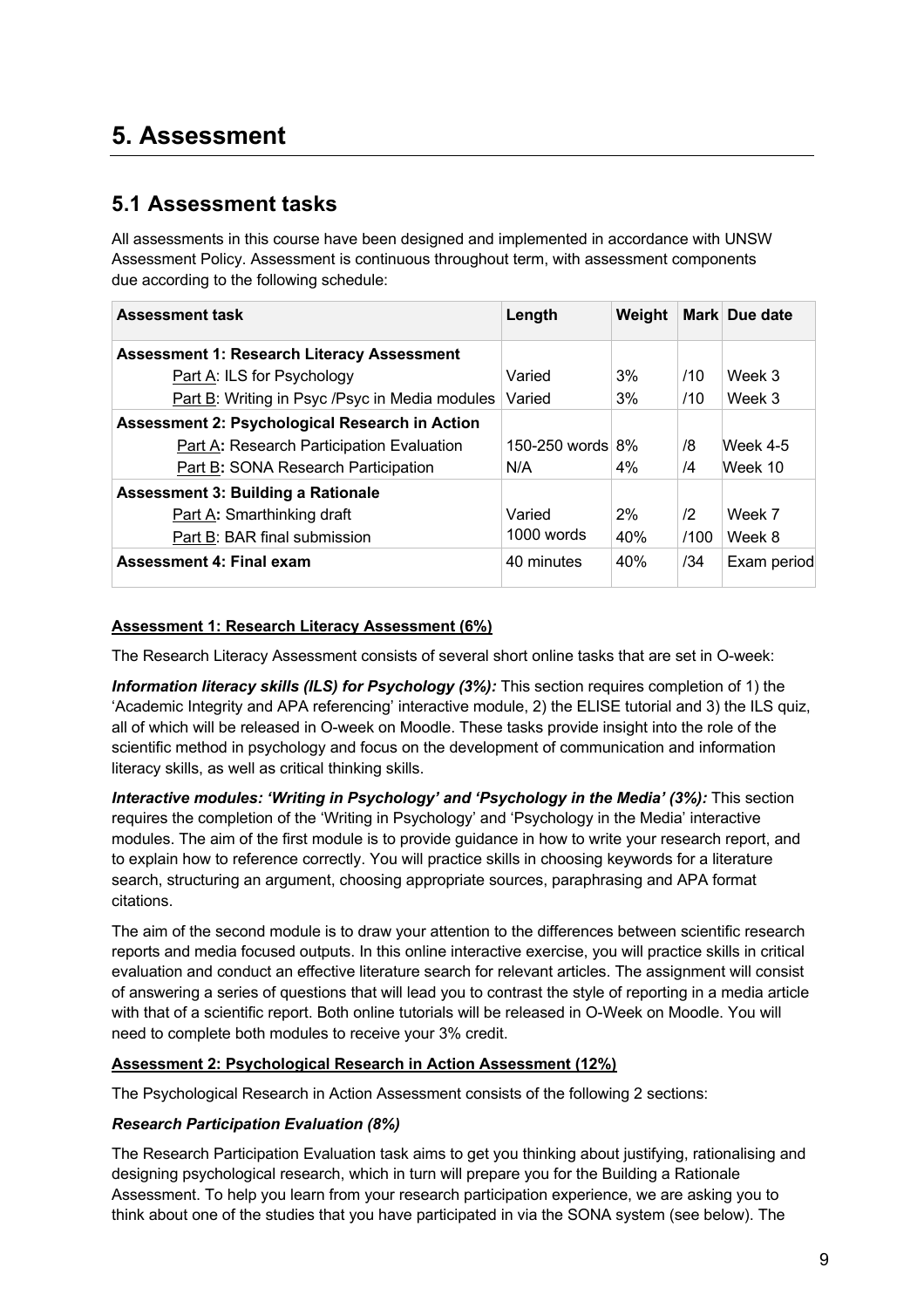task has 2 components:

Firstly, you need to choose one of the SONA studies that you have completed and write approximately 150-250 words explaining why you believe this research is valuable, for the field of psychology, and for society more broadly. You will receive some further information from the experimenter about the study you participated which will help you with this (see *Research Debriefing* below). You will earn 4% course credit for satisfactory completion of this task (via the link on Moodle).

Secondly, you will be required to attend your scheduled tutorial in Week 5, and to discuss the research studies that class members have participated in (you will be given detailed instructions by your tutor). You will be eligible for up to 4% course credit for participating in and contributing to the tutorial, based on peer evaluation, and contingent on submitting your own peer feedback.

Further instructions for the research participation evaluation task will be made available on Moodle in Week 1

#### *Research Participation (4% + 4% optional bonus credit)*

You will be able to participate in psychological research within the School for up to 12 participation hours throughout the semester, 4 of which are compulsory (4% course credit) and up to 8 optional (up to 4% bonus credit @ 0.5% per SONA point). You receive a SONA point for each hour of research participation.

#### **The deadline for completing all SONA participation hours is 5pm on Friday 23 April, 2021.**

By participating in on-going research, you learn first-hand about the ways in which research in psychology is conducted and can appreciate the application of the concepts that you encounter in lectures and tutorials. You will also find out about theories and areas of investigation that are beyond those you study in the course, giving you an insight into the research that academics are conducting in the School of Psychology. The feedback you receive after completing the experiments will also help you understand how to 'Build a Rationale' when it comes to coming up with your own experiment for this assignment (see Page 12), and for completing the in-class assessment in Week 5 (see above, and 'Research Debriefing', Page 11).

By participating in research within the school, you are contributing to the advancement of psychological science. Progress in psychological science depends on the contributions of research participants and we ask that you act in a responsible way to ensure your research participation provides useful data to researchers within our school.

Every researcher is under the general supervision of an Ethics committee and is therefore required to satisfy certain conditions that ensure ethical practice during an experiment (e.g., to provide information regarding the nature and aims of the study). There is no compulsion to participate in any particular study and it is quite in order to decline to participate after an explanation of what is involved has been given.

**Sona:** Sona is a web-based facility that provides information to students about approved research projects as they become available. It also enables students enrolled in Psychology 1A to sign-up to participate in research projects of their choice. You can access Sona through Moodle.

You must be registered on Sona to receive research participation credit. Batch registrations occur automatically at regular intervals near the start of term. If you enrol in the course particularly late or if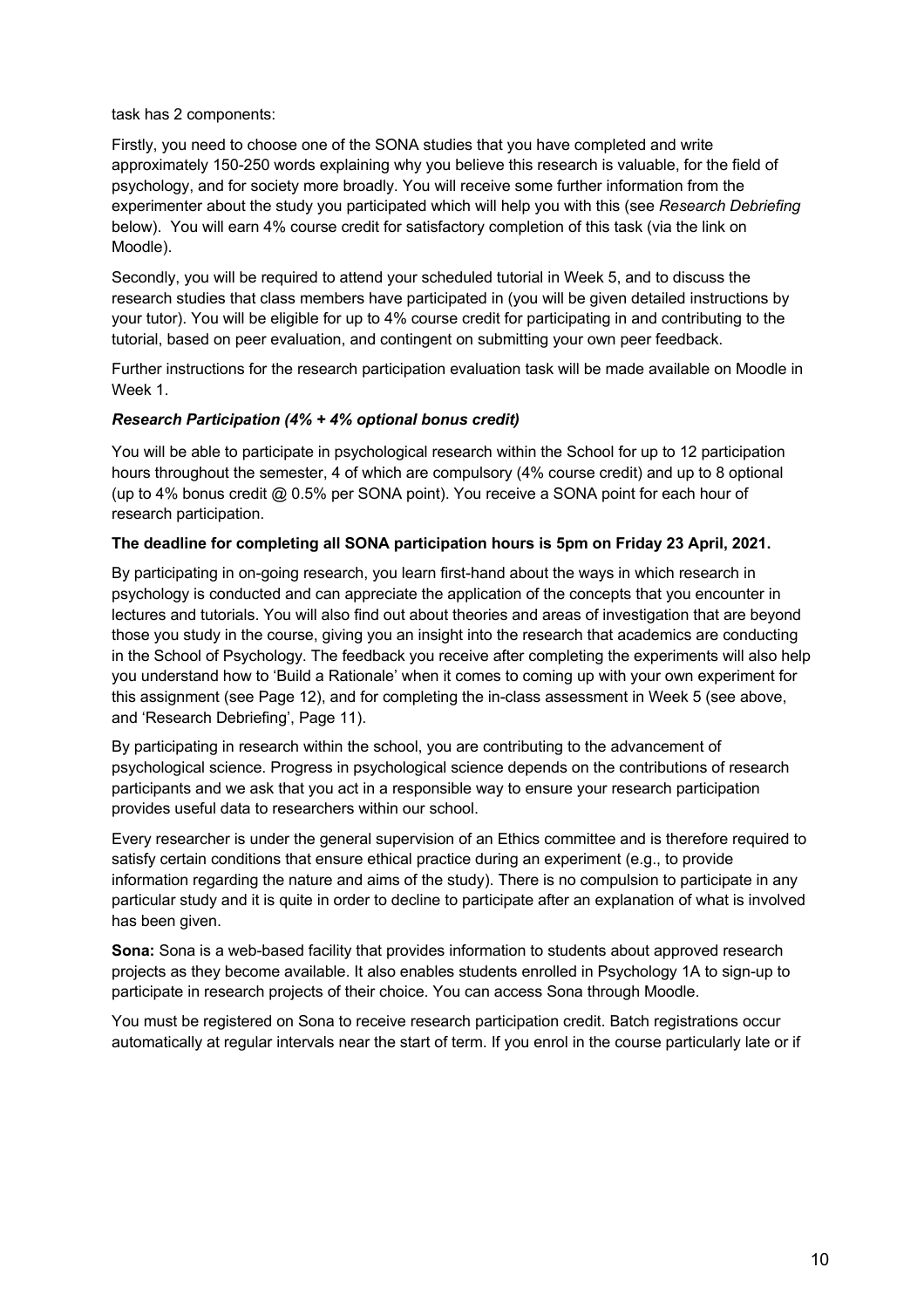you encounter any difficulties logging on to SONA, please contact sona@psy.unsw.edu.au More information about Sona can be accessed in the Sona Student guide, available on Moodle. Remember it is your responsibility to ensure that you can access Sona.

**Signing up to Participate:** It is a good idea to complete your research participation requirement early, as fewer studies may be available towards the end of the semester. You must also complete at least one study prior to Week 4 so that you can complete your Research Participation Evaluation.

Only sign up for a study if you are sure you can attend on time. If you sign up and then do not attend without a reasonable excuse, 0.5 points will be deducted from your participation balance. This is because a failure to attend causes considerable inconvenience and cost to researchers. If you are going to miss or have missed a study for which you have signed up, you should contact the researcher as soon as possible, and you may be able to reschedule. It is at the researcher's discretion whether penalties are applied or rescinded.

When you attend an experiment, the researcher will explain as much as is possible about the study and will give you an opportunity to withdraw if you wish. Keep in mind that you may withdraw at any time during the study and this will not jeopardise your relationship with the researchers, PSYC1001, or the university in general.

Any issues regarding outstanding credit must be resolved between you and the researcher by 5pm on Wed 28 April. If you are unable to resolve this issue, contact sona@psy.unsw.edu.au.

**Research Debriefing:** In order to receive credit for your participation, you must discuss the experiment that you have completed with the researcher. This is a critical part of your learning on this course and will help you complete the Research Participation Evaluation exercise (see Page 9), as well as the Building a Rationale assignment (Page 12), in which you will design your own study. The researcher will debrief you on the study and provide you with a handout detailing your discussion, which you should keep for future reference. This is also an opportunity for you to ask any additional questions that you may have. If you took part in the study online, you can contact the research via their email which is available on the SONA system. No details of any individuals who took part in the study will be published; students will be anonymous members of the sample tested. If the researcher does not give you an adequate debrief of the study, contact sona@psy.unsw.edu.au.

**Credit for Participation:** You will receive 4% course credit once you complete the required 4 points of participation. Please note that your final point balance will incorporate both studies that you have completed AND any penalties for failure to attend. In addition, you may choose to complete additional research participation for bonus credit. Up to 8 additional points can earn you a maximum 4% bonus course credit ( $@$  0.5% per SONA point e.g., 3 additional points = 1.5% course credit).

Many students wait until the final weeks of teaching to complete their research participation. **We strongly advise against this strategy as there will be limited research opportunities available and as explained above participation will help you in assessments that are due throughout the term.** Try to space out your participation across the term to ensure you have access to more available studies

As your final credit for research participation will be derived from Sona records, you are responsible for ensuring that your Sona point balance shows all research that you have participated in. If any discrepancy arises, you must email sona@psy.unsw.edu.au no later than 5pm on Wednesday 28 April (Week 11).

**Prescreening Questionnaire:** When you log in to the Sona system, you will be invited to complete a prescreening survey. These questionnaires are important to researchers to help them identify potential participants for future research. That means that if you choose to complete a questionnaire within the prescreening survey, in some cases this will determine which studies are and are not available for you to sign up for. Whether or not you take the prescreening survey, you will still be able to sign up for a variety of studies that do not have any specific selection criteria. In fact, the vast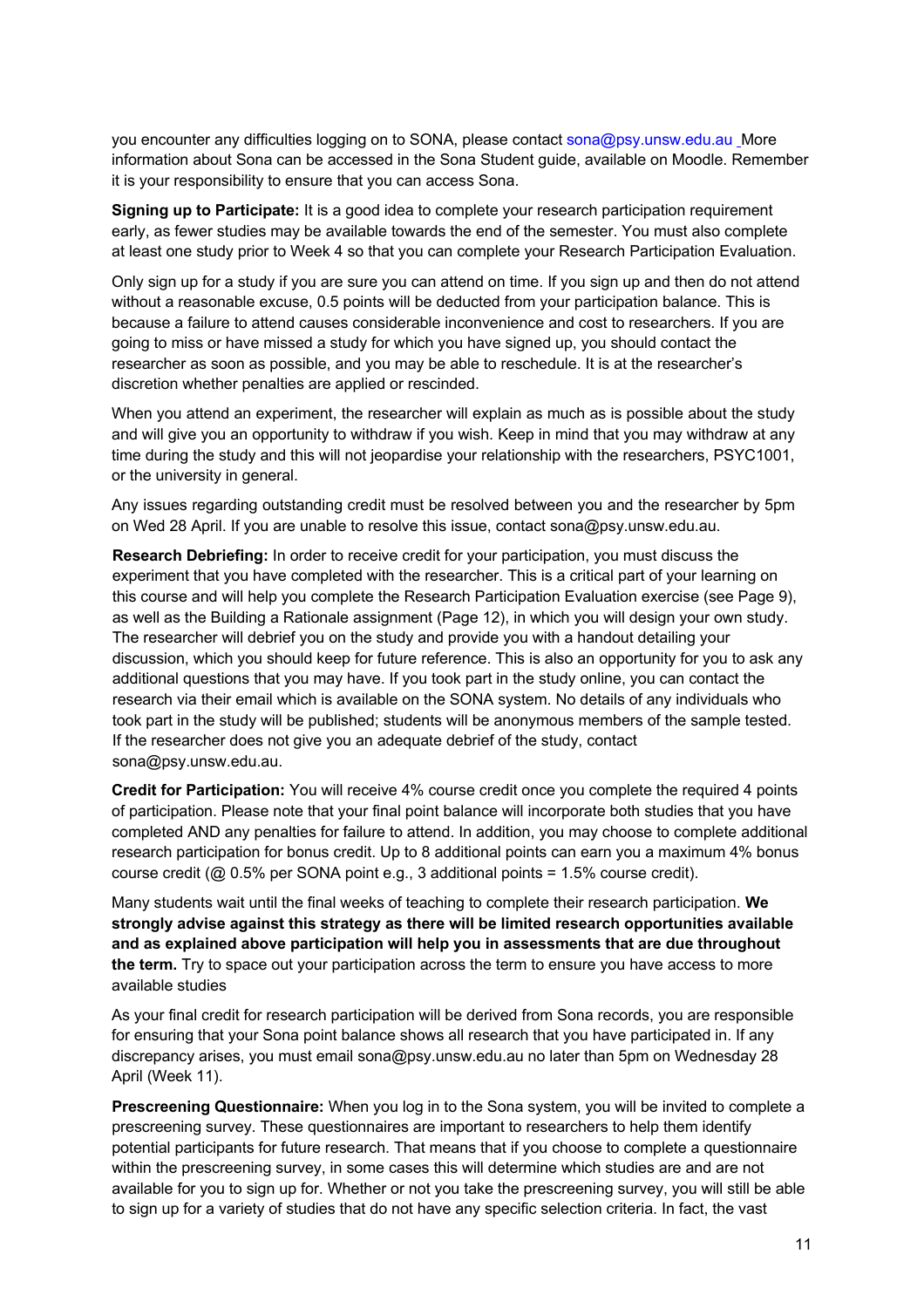majority of studies do not have any specific selection criteria, and whether or not you choose to complete the prescreening survey will not affect your ability to complete the required number of credit hours. In exchange for completing one or more questionnaires in the prescreening survey, you will earn 1 Sona point (equivalent to 1 hour participation time).

It is important to note that completion of any or all of the prescreening surveys is entirely optional. Choosing to decline to participate in the prescreening surveys will not jeopardise your relationship with the School of Psychology or UNSW. If you decline to take the prescreening survey at first, you will be able to access the survey at a later time.

**Deception:** Usually the initial description of the study will be accurate. However, on occasion the researcher may find it necessary to mislead you as to the true purpose of the study. Such deception can occur in one of two ways. The researcher may simply omit important information, or the researcher may actually misrepresent the true nature of the study. These types of deception will only occur when there is no other way to obtain meaningful data given the rationale for the experiment. All elements of deception will have been approved by the applicable ethics committee. At the end of a study involving deception, the researcher is obliged to describe the deception and to explain why it was necessary.

**Confidentiality:** Only the researcher and the researcher's supervisor have access to information that specifically identifies you with the data you provided. Although data collected from you may be reported on an individual or group basis in a publication, you can assume anonymity and confidentiality.

**Complaints:** If you have any complaints, you can obtain a Research Participation Complaint Form from the Psychology Office (Mathews Level 15, email: psychology@unsw.edu.au). Your comments will be forwarded to the course coordinator and will remain completely confidential. Alternatively, you may contact the course coordinator directly if you wish.

**Alternative Assignment:** If you have an objection to participating as a subject in any research, you should talk to the Course Coordinator by the end of Week 3. The Course Coordinator will arrange an alternative assignment for you to complete in order to obtain the required research participation marks  $(4\%)$ .

#### **Assessment 3: Building a Rationale (42%)**

Your final submission for this assessment is worth 40% course credit. To support you in producing a high quality final version you will receive an additional 2% credit for submitting a draft of your assessment via the Smarthinking submission link, which is available on Moodle

Writing research reports in any area of science is an essential skill that reflects your ability to synthesise empirical (research-based) material and report your conclusions clearly and concisely. It is an exercise that requires a considerable level of both theoretical and conceptual understanding and critical analysis.

This written assignment focuses on the presentation of a short, coherent literature review and the careful development of a rationale for future experimentation. This exercise is designed to allow you to become familiar with the first step in the formal reporting style of psychological research, including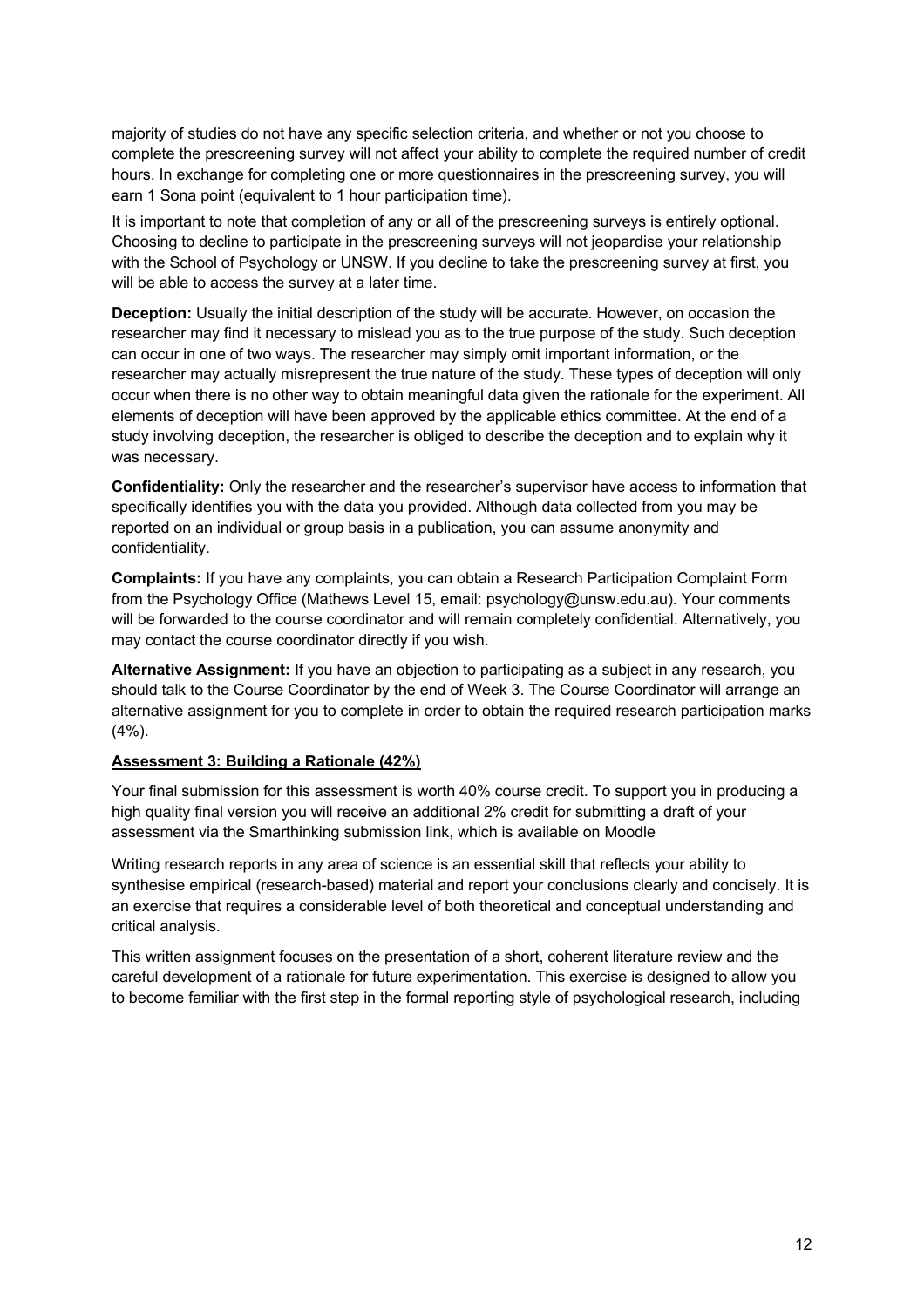the basic elements of effective and efficient scientific communication, and to further develop your information literacy skills.

You will research the theoretical background to a provided topic area and write a short literature review based on your reading of a few papers. You will then be required to build a convincing and logical rationale for further experimentation. You need to think carefully and creatively about the research that has been conducted. What are the remaining questions in this field? What were some of the problems with the previous experiments? How might these questions be answered in a future experiment?

This is an individual (as opposed to a group) exercise, which means that each student will submit an assignment that they have prepared on their own. This assignment will be released on the Moodle course in Week 3.

#### **You should note the following:**

1. Failure to submit any assessment task may be regarded as a failure to complete the course.

2. All assignments you submit must be your own, independent work. The work you submit in the assignment will be based on your reading and on material given in lectures and tutorial classes, but it should not be simply a restatement of any material that has been provided. Although it is often useful to discuss with other students the structure or requirements of an assignment, or work completed as part of a tutorial, **you should be very careful when preparing your assessment to ensure that it represents your own work**. The similarity of student submissions is checked very carefully; in the event that similarity is detected, both students will be investigated for academic misconduct.

#### **Assessment 4: Final Exam (40%)**

This exam is held during the University examination period and is designed to promote an understanding of diverse theoretical and empirical approaches, across a broad range of psychological issues. Questions on the final examination will be based on material covered in all lectures and tutorials.

As shown above, 60% of the total marks for Psychology 1A are determined before the end-ofsemester examination. The assessment is, therefore, essentially of the continuous, rather than "oneshot exam" type. The assessment also takes a number of forms and is therefore designed such that no student should be too heavily penalised by a "bad day" or a weakness in one particular form of assessment.

#### **UNSW grading system:** https://student.unsw.edu.au/grades

**UNSW assessment policy:** https://student.unsw.edu.au/assessment

### **5.2 Assessment criteria and standards**

Further details and marking criteria for each assessment will be provided to students closer to the assessment release date (see 4.1: UNSW Assessment Design Procedure).

### **5.3 Submission of assessment tasks**

**Assessment 1**: All components of this assessment are completed online via Moodle

**Assessment 2**: The written research participation evaluation must be completed online via the link on Moodle. The peer evaluation component must also be submitted via the link on Moodle.

**Assessment 3:** In accordance with UNSW Assessment Policy the Building a Rationale final submission must be submitted via the Turnitin link on Moodle. The Smarthinking draft should also be submitted via the Smarthinking submission link on Moodle.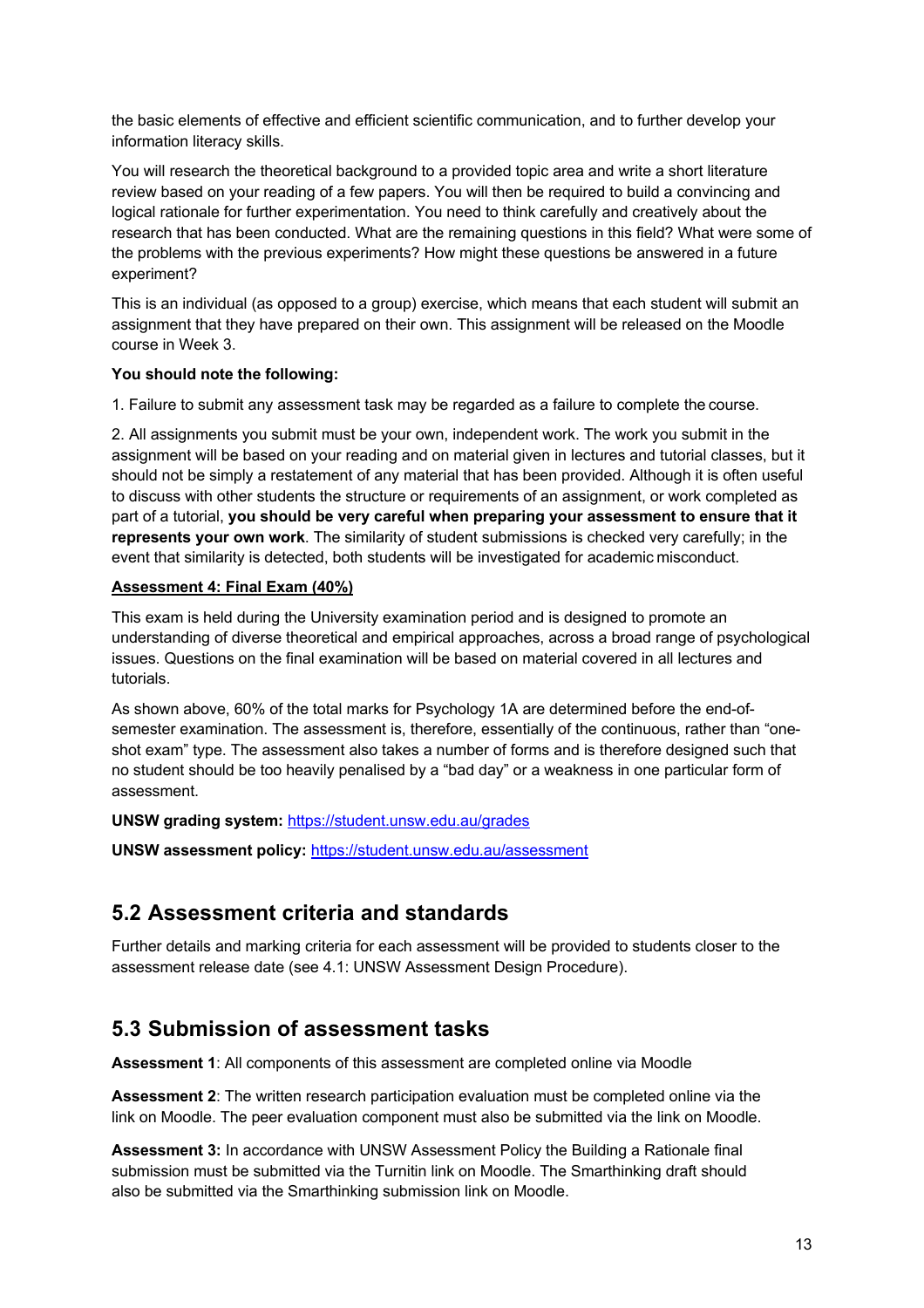**Late penalties**: deduction of marks for late submissions will be in accordance with School policy (see: Psychology Student Guide).

**Special Consideration:** Students who are unable to complete an assessment task by the assigned due date can apply for special consideration. Students should also note that UNSW has a Fit to Sit/Submit rule for all assessments. If a student wishes to submit an application for special consideration for an exam or assessment, the application must be submitted prior to the start of the exam or before an assessment is submitted. If a student sits the exam/submits an assignment, they are declaring themselves well enough to do so and are unable to subsequently apply for special consideration. If a student becomes ill on the day of the exam, they must provide evidence dated within 24 hours of the exam, with their application.

Special consideration applications must be submitted to the online portal along with Third Party supporting documentation. Students who have experienced significant illness or misadventure during the assessment period may be eligible. Only circumstances deemed to be outside of the student's control are eligible for special consideration. Except in unusual circumstances, the duration of circumstances impacting academic work must be more than 3 consecutive days, or a total of 5 days within the teaching period. If the special consideration application is approved, students may be given an extended due date, or an alternative assessment/supplementary examination may be set. For more information see https://student.unsw.edu.au/special-consideration

**Alternative assessments**: will be subject to approval and implemented in accordance with UNSW Assessment Implementation Procedure.

**Supplementary examinations:** will be made available for students with approved special consideration application and implemented in accordance with UNSW Assessment Policy.

### **5.4. Feedback on assessment**

Feedback on all pieces of assessment in this course will be provided in accordance with UNSW Assessment Policy.

| <b>Assessment</b> | When                                                              | Who                                                                    | <b>Where</b>                                              | <b>How</b>                                                                                                                     |
|-------------------|-------------------------------------------------------------------|------------------------------------------------------------------------|-----------------------------------------------------------|--------------------------------------------------------------------------------------------------------------------------------|
|                   | Continuous, after<br>each element of<br>assignment                | Automatic<br>feedback on<br>answers to<br>quizzes via<br>Moodle        | Moodle                                                    | Feedback on quiz<br>accuracy from Moodle                                                                                       |
| 2                 | After each SONA<br>participation/<br>Week 5 tutorial              | Researcher<br>running the<br><b>SONA</b><br>study, tutors<br>and peers | Experiment<br>location /<br>Week 5<br>tutorial/Moo<br>dle | Debrief on aims,<br>research goals and<br>design of the study<br>you participated in/<br>Class discussion and<br>Moodle grades |
| 3                 | Grades and<br>feedback<br>released on<br>Moodle during<br>Week 11 | Tutors mark<br>essays. Grades<br>released by<br>coordinator            | Moodle/Turnitin                                           | Detailed feedback from<br>tutors via Turnitin                                                                                  |
| 4                 | N/A                                                               | N/A                                                                    | N/A                                                       | N/A                                                                                                                            |

# **6. Academic integrity, referencing and plagiarism**

The APA (7<sup>th</sup> edition, 2020) referencing style is to be adopted in this course. Students should consult the publication manual itself (rather than third party interpretations of it) in order to properly adhere to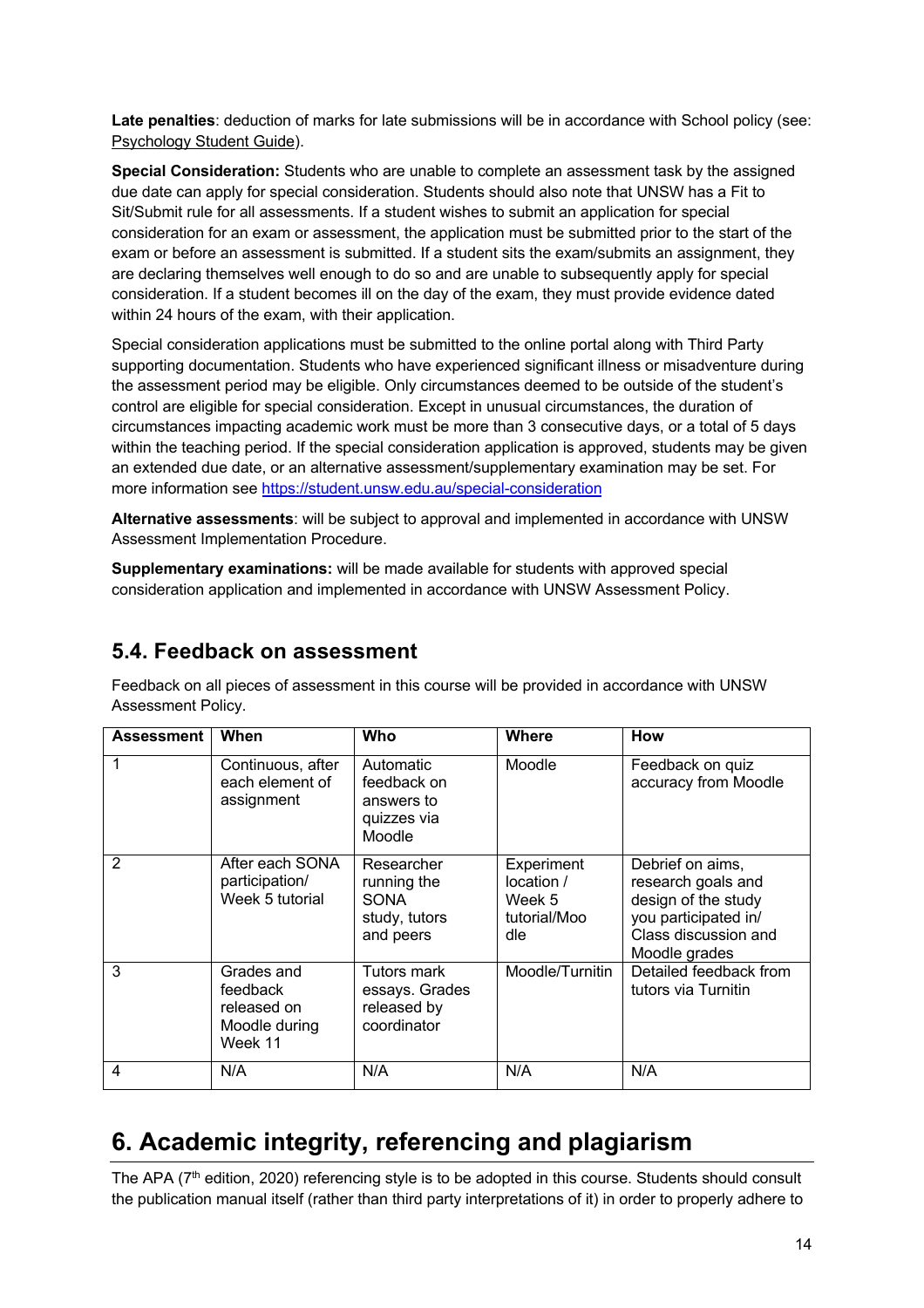APA style conventions. Students do not need to purchase a copy of the manual, it is available in the library or online. This resource is used by assessment markers and should be the only resource used by students to ensure they adopt this style appropriately:

#### **APA 7th edition.**

**Referencing** is a way of acknowledging the sources of information that you use to research your assignments. You need to provide a reference whenever you draw on someone else's words, ideas or research. Not referencing other people's work can constitute plagiarism.

Further information about referencing styles can be located at https://student.unsw.edu.au/referencing

**Academic integrity** is fundamental to success at university. Academic integrity can be defined as a commitment to six fundamental values in academic pursuits**:** honesty, trust, fairness, respect, responsibility and courage.*<sup>1</sup>* At UNSW, this means that your work must be your own, and others' ideas should be appropriately acknowledged. If you don't follow these rules, plagiarism may be detected in your work.

Further information about academic integrity and **plagiarism** can be located at:

- The *Current Students* site https://student.unsw.edu.au/plagiarism*,* and
- The *ELISE* training site http://subjectguides.library.unsw.edu.au/elise

The *Conduct and Integrity Unit* provides further resources to assist you to understand your conduct obligations as a student: https://student.unsw.edu.au/conduct.

| <b>Textbook</b>                   | Bernstein et al. (2020). Psychology: Australia and New      |
|-----------------------------------|-------------------------------------------------------------|
|                                   | Zealand (3rd ed.) Cengage Australia: Melbourne, VIC.        |
| <b>Course information</b>         | Available on Moodle                                         |
| <b>Required readings</b>          | School of Psychology Student Guide.                         |
| <b>Recommended internet sites</b> | <b>UNSW Library</b>                                         |
|                                   | <b>UNSW Learning Centre</b>                                 |
|                                   | <b>ELISE</b>                                                |
|                                   | <b>Turnitin</b>                                             |
|                                   | <b>Student Code of Conduct</b>                              |
|                                   | Policy concerning academic honesty                          |
|                                   | <b>Email policy</b>                                         |
|                                   | <b>UNSW Anti-racism policy statement</b>                    |
|                                   | <b>UNSW Equity and Diversity policy statement</b>           |
|                                   | <b>UNSW Equal opportunity in education policy statement</b> |

### **7. Readings and resources**

<sup>&</sup>lt;sup>1</sup> International Center for Academic Integrity, 'The Fundamental Values of Academic Integrity', T. Fishman (ed), Clemson University, 2013.